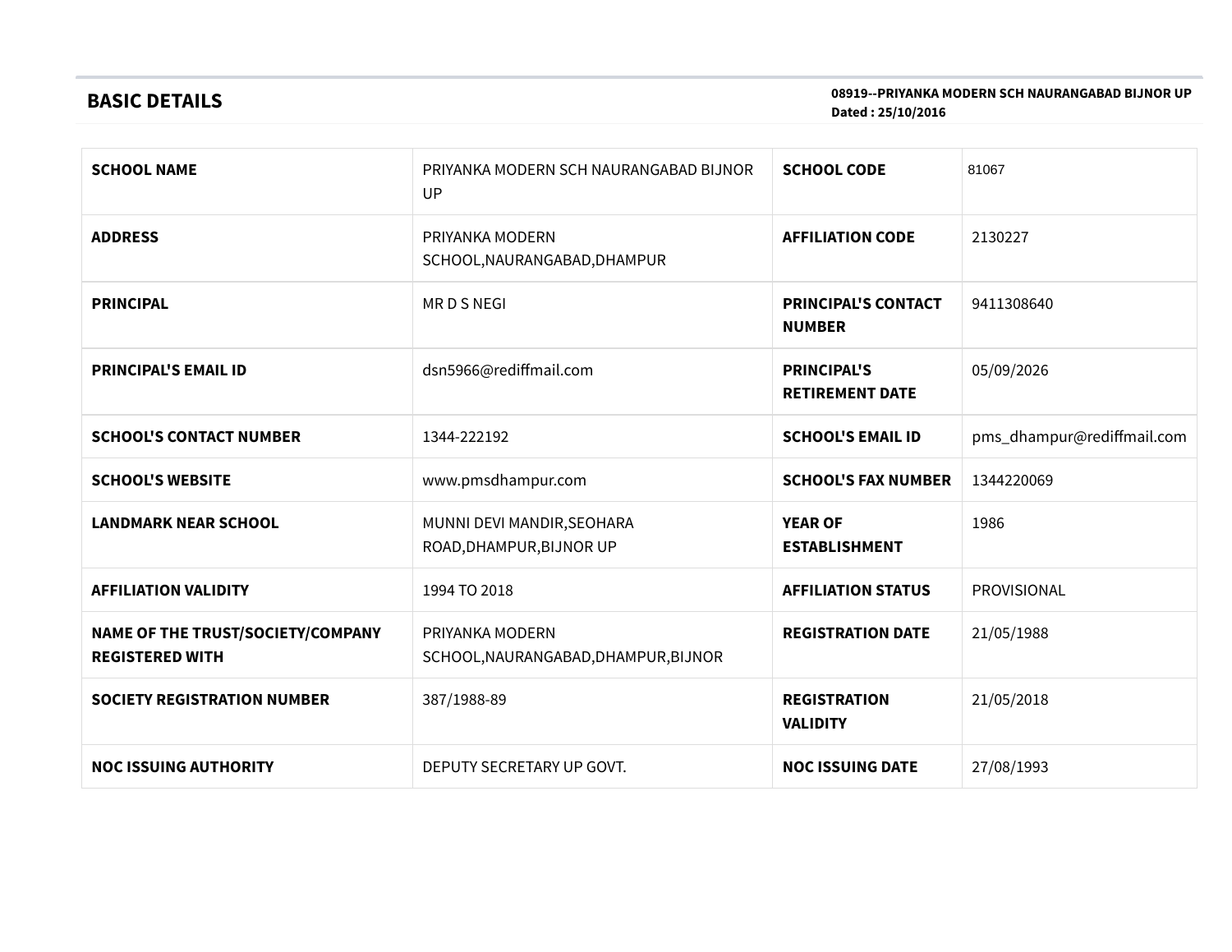## FACULTY DETAILS

08919--PRIYANKA MODERN SCH NAURANGABAD BIJNOR UP Dated : 30/11/2016

| <b>TOTAL NUMBER OF TEACHERS (ALL CLASSES)</b>   | 140 | <b>NUMBER OF PGTS</b>                                   | 35 |
|-------------------------------------------------|-----|---------------------------------------------------------|----|
| <b>NUMBER OF TGTS</b>                           | 51  | <b>NUMBER OF PRTS</b>                                   | 41 |
| <b>NUMBER OF PETS</b>                           |     | <b>OTHER NON-TEACHING STAFF</b>                         | 51 |
| NUMBER OF MANDATORY TRAINING QUALIFIED TEACHERS | 66  | NUMBER OF TRAININGS ATTENDED BY FACULTY SINCE LAST YEAR | 8  |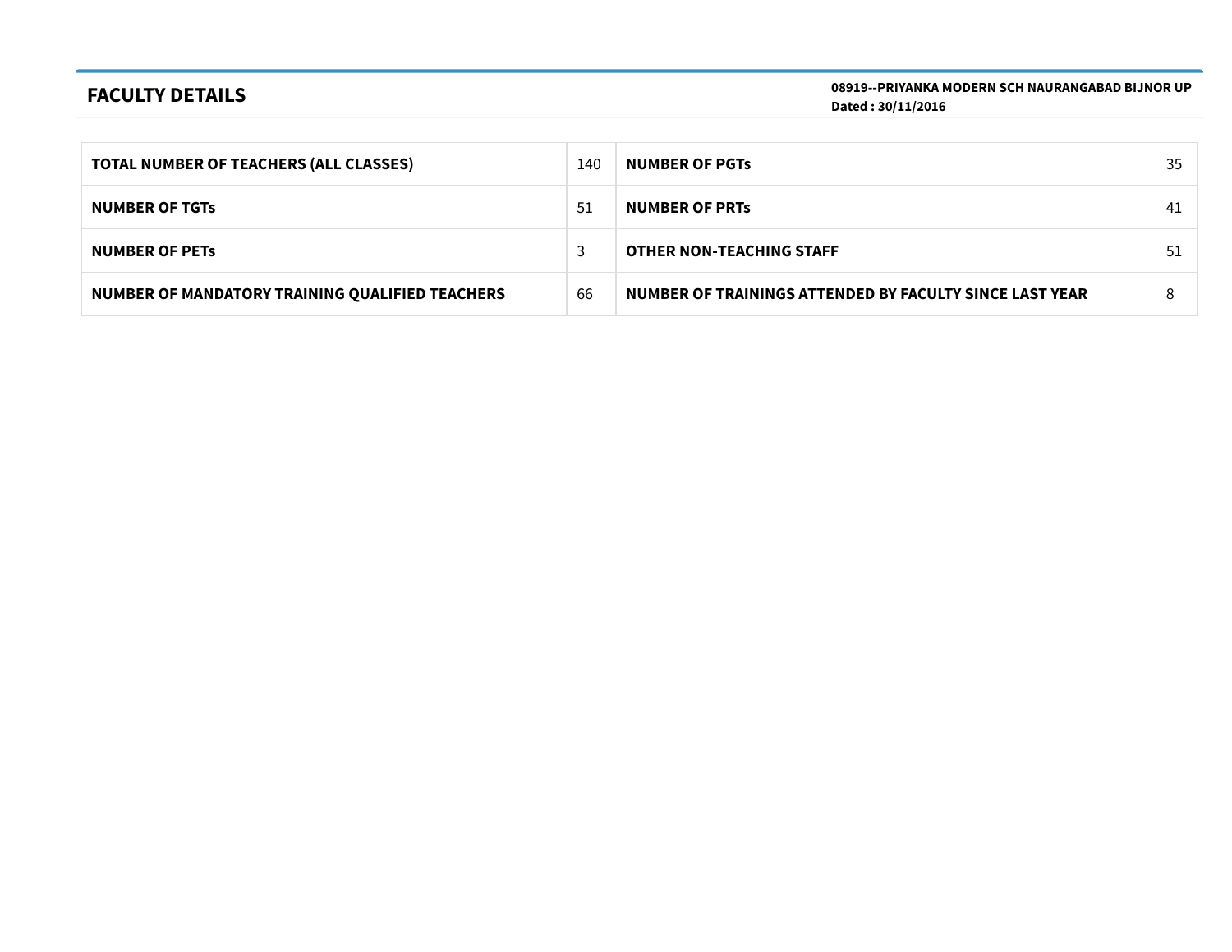# STUDENT DETAILS

08919--PRIYANKA MODERN SCH NAURANGABAD BIJNOR UP Dated : 11/11/2016

| <b>CLASS</b>            | TOTAL NUMBER OF SECTIONS | <b>TOTAL NUMBER OF INTAKE</b> | TOTAL NUMBER OF STUDENTS |
|-------------------------|--------------------------|-------------------------------|--------------------------|
| $\mathbf{1}$            | $\overline{5}$           | 225                           | 217                      |
| $\overline{\mathbf{2}}$ | 5                        | 225                           | 220                      |
| 3                       | $\sqrt{5}$               | 225                           | 221                      |
| 4                       | $\sqrt{6}$               | 270                           | 265                      |
| 5                       | $6\phantom{1}6$          | 270                           | 267                      |
| 6                       | $\overline{7}$           | 315                           | 312                      |
| $\mathbf{7}$            | $\overline{7}$           | 315                           | 310                      |
| 8                       | $\overline{1}$           | 315                           | 311                      |
| 9                       | 10                       | 450                           | 406                      |
| 10                      | 10                       | 450                           | 416                      |
| $11$                    | 10                       | 450                           | 431                      |
| 12                      | $9\,$                    | 405                           | 376                      |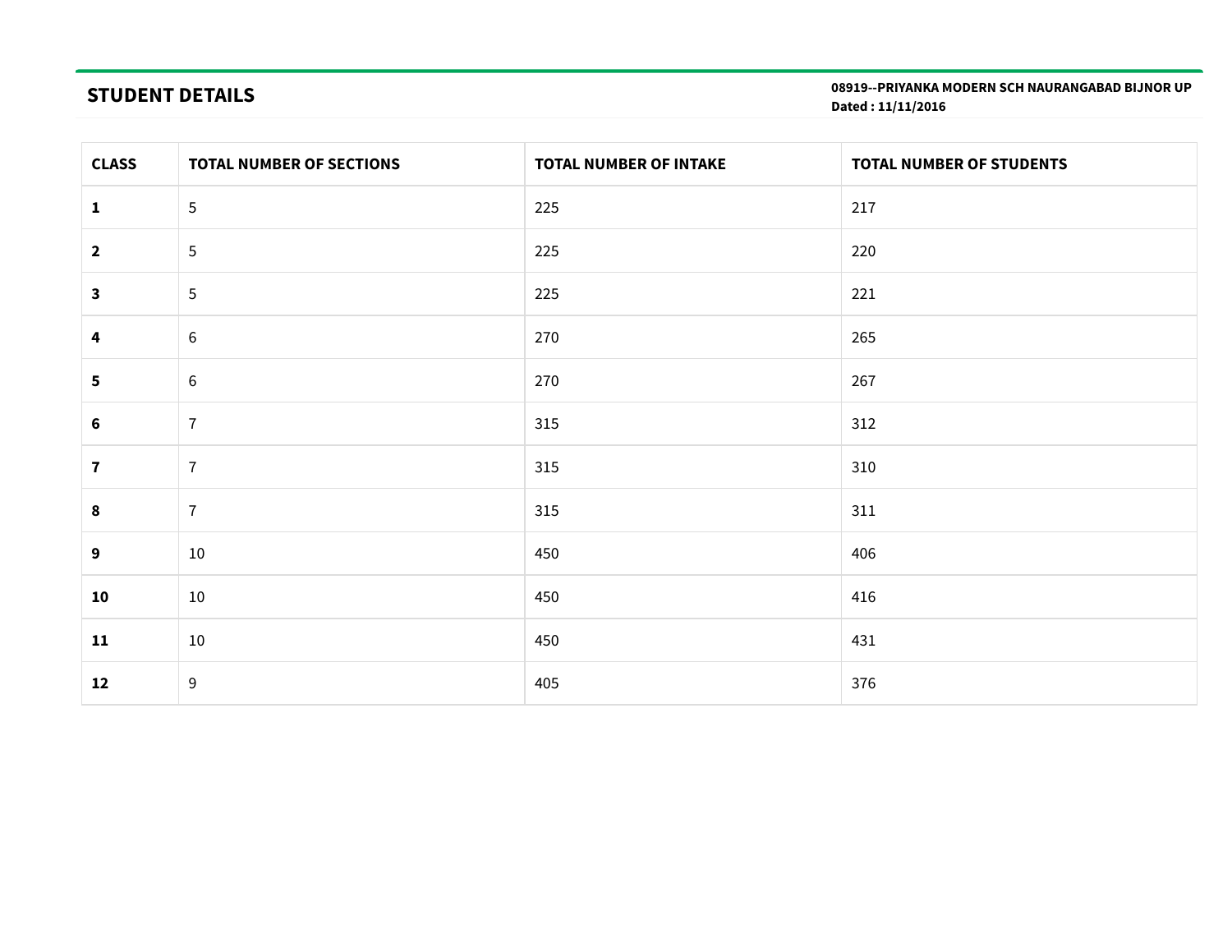# ACADEMIC DETAILS

| <b>SUBJECTS OFFERED FOR CLASS 10</b> | <b>SUBJECTS OFFERED FOR CLASS 12</b> |
|--------------------------------------|--------------------------------------|
| 002---HINDI COURSE-A                 | 030---ECONOMICS                      |
| 041---MATHEMATICS                    | 041---MATHEMATICS                    |
| 086---SCIENCE                        | 042---PHYSICS                        |
| 087---SOCIAL SCIENCE                 | 043---CHEMISTRY                      |
| 101---ENGLISH COMM.                  | 044---BIOLOGY                        |
| 402--- INFO TECHNOLOGY(O)            | 048---PHYSICAL EDUCATION             |
| 531---LITERARY AND CREATIVE SKILLS   | 054---BUSINESS STUDIES               |
| 532---SCIENCE SKILLS                 | 055---ACCOUNTANCY                    |
| 541---SPORTS/INDIGENOUS SPORTS       | 083---COMPUTER SCIENCE               |
| 546---YOGA                           | 301---ENGLISH CORE                   |
|                                      | 500---WORK EXPERIENCE                |
|                                      | 502---PHY & HEALTH EDUCA             |
|                                      | 503---GENERAL STUDIES                |
|                                      |                                      |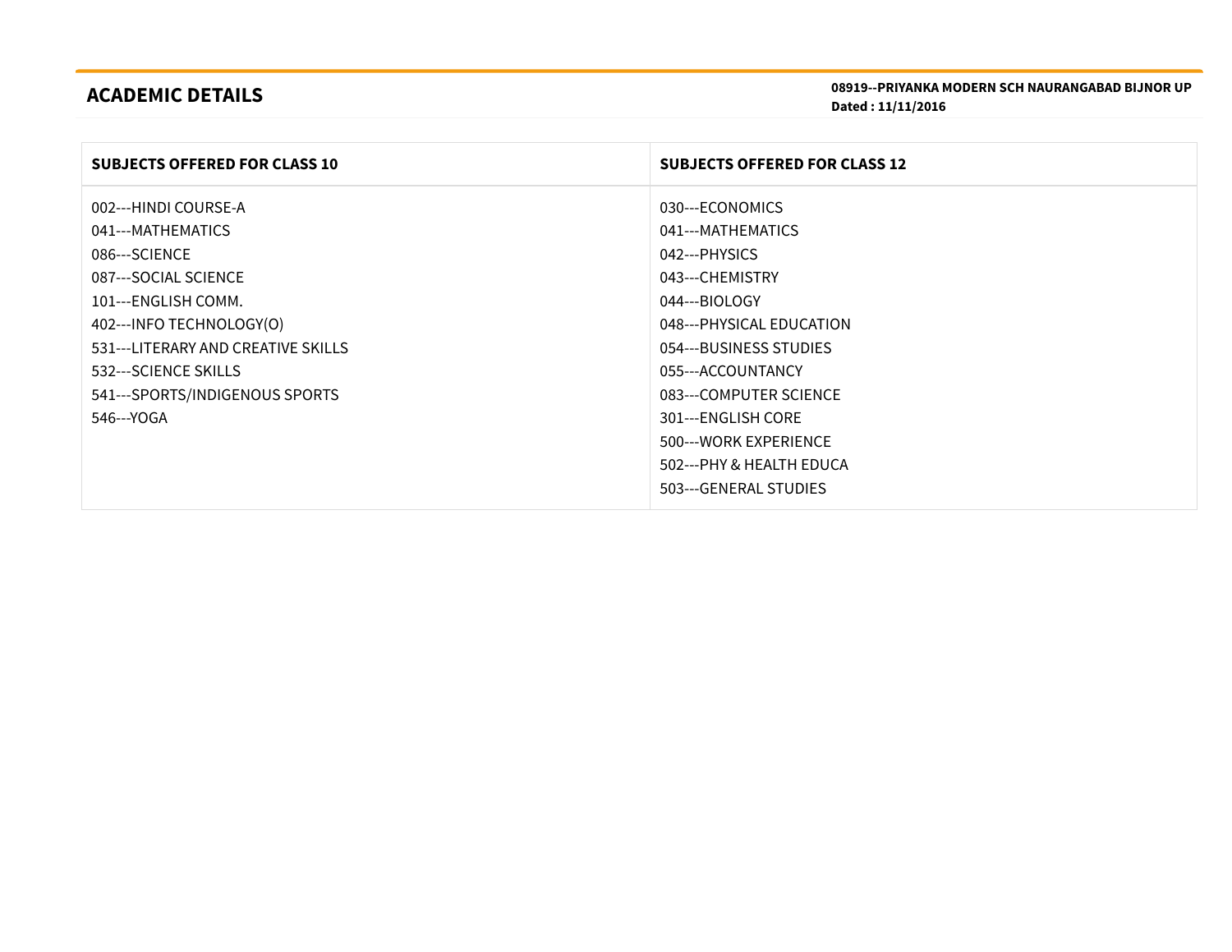## INFRASTRUCTURE DETAILS

08919--PRIYANKA MODERN SCH NAURANGABAD BIJNOR UP Dated : 25/11/2016

| <b>TOTAL NUMBER OF SITES OF SCHOOL</b>        | $\overline{2}$ | <b>TOTAL NUMBER OF BUILDING BLOCKS</b>          | 3              |
|-----------------------------------------------|----------------|-------------------------------------------------|----------------|
| TOTAL AREA OF SCHOOL IN SQUARE METRES         | 17401          | <b>TOTAL NUMBER OF PLAYGROUNDS</b>              | $\overline{2}$ |
| TOTAL AREA OF PLAYGROUND IN SQUARE METRES     | 11992          | <b>TOTAL NUMBER OF ROOMS</b>                    | 137            |
| TOTAL NUMBER OF SMALL-SIZED ROOMS             | 12             | TOTAL NUMBER OF MEDIUM-SIZED ROOMS              | 110            |
| <b>TOTAL NUMBER OF LARGE-SIZED ROOMS</b>      | 15             | TOTAL NUMBER OF MALE REST ROOM                  | $\overline{2}$ |
| <b>TOTAL NUMBER OF FEMALE REST ROOM</b>       | $\overline{2}$ | <b>NUMBER OF GIRLS' TOILET</b>                  | 45             |
| <b>NUMBER OF BOYS' TOILET</b>                 | 62             | NUMBER OF TOILETS FOR DIFFERENTLY ABLED PERSONS | $\overline{2}$ |
| <b>NUMBER OF WASHROOMS FOR FEMALE STAFF</b>   | 18             | <b>NUMBER OF WASHROOMS FOR MALE STAFF</b>       | 10             |
| <b>TOTAL NUMBER OF LIBRARIES</b>              | $\overline{2}$ | <b>NUMBER OF LABORATORIES</b>                   | 9              |
| <b>TOTAL NUMBER OF STUDENT CANTEENS</b>       | $\overline{2}$ | <b>TOTAL NUMBER OF STAFF CANTEENS</b>           | $\mathbf{1}$   |
| <b>NUMBER OF WATER PURIFIERS/ROS</b>          | 5              | <b>NUMBER OF AUDITORIUMS</b>                    | $\mathbf{0}$   |
| <b>NUMBER OF LIFTS/ELEVATORS</b>              | 0              | <b>NUMBER OF DIGITAL CLASSROOMS</b>             | 25             |
| DOES THE SCHOOL HAS HOSTEL FACILITY           | <b>NO</b>      | DOES THE SCHOOL HAS GUARDS EMPLOYED FOR SAFETY  | <b>YES</b>     |
| DOES THE SCHOOL HAS FIRE EXTINGUISHERS        | <b>YES</b>     | DOES THE SCHOOL HAS SPRINKLERS                  | <b>YES</b>     |
| DOES THE SCHOOL HAS CCTV CAMERAS INSTALLED?   | <b>YES</b>     | IS THE SCHOOL EXAMINATION CENTER OF CBSE?       | <b>NO</b>      |
| TOTAL NUMBER OF COMPUTERS IN ALL COMPUTER LAB | 80             | DOES THE SCHOOL HAS WEB SERVERS                 | <b>YES</b>     |
| DOES THE SCHOOL HAS A BOUNDARY WALL?          | <b>YES</b>     | IS YOUR SCHOOL BARRIER FREE/ HAS RAMPS?         | <b>NO</b>      |
| DOES THE SCHOOL HAS CLINIC FACILITY?          | <b>YES</b>     | DOES THE SCHOOL HAS A STRONG ROOM?              | <b>YES</b>     |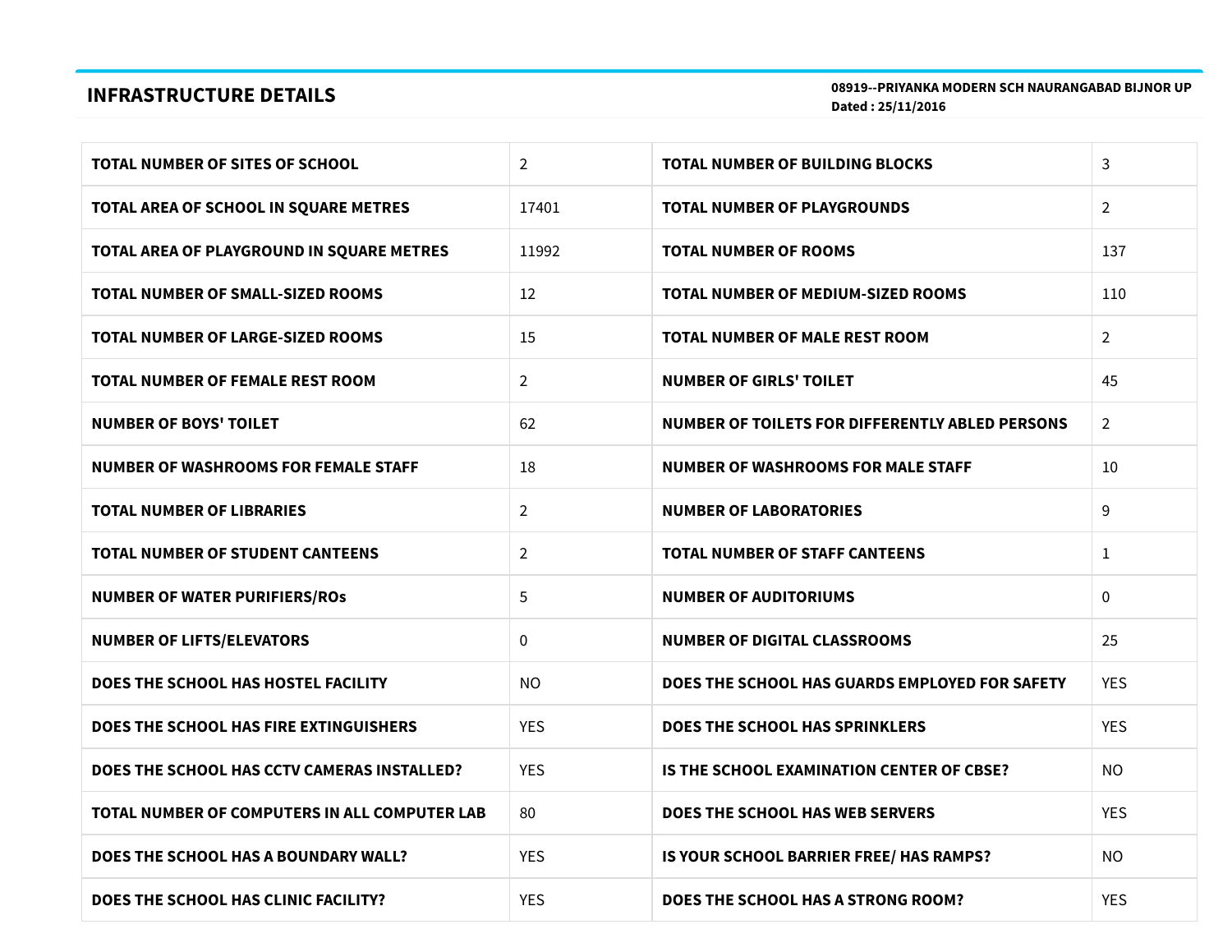| DOES THE SCHOOL HAS A GYMNASIUM?                 | NO.           | IS YOUR SCHOOL WI-FI ENABLED?              | YES.       |
|--------------------------------------------------|---------------|--------------------------------------------|------------|
| <b>PROVISION OF WEB BASED LEARNING PROGRAMS?</b> | <b>YES</b>    | DOES THE SCHOOL HAS FIRE ALARMS?           | YES.       |
| DOES THE SCHOOL HAS SPORTS FACILITY?             | <b>YES</b>    | DOES THE SCHOOL HAS INDOOR GAMES FACILITY? | YES.       |
| DOES THE SCHOOL HAS A SWIMMING POOL?             | NO.           | DOES THE SCHOOL HAS DANCE/MUSIC FACILITY?  | YES.       |
| <b>TOTAL NUMBER OF BUSES OWNED</b>               | 8             | <b>TOTAL NUMBER OF BUSES HIRED</b>         | 41         |
| <b>TOTAL NUMBER OF VANS/MATADORS</b>             | 12            | <b>TOTAL NUMBER OF DRIVERS</b>             | 8          |
| <b>NUMBER OF FEMALE ATTENDANTS FOR BUS DUTY</b>  | 8             | NUMBER OF ACTIVITY ROOMS                   | 4          |
| <b>NAME OF TRANSPORT COORDINATOR</b>             | MOHIT CHAUHAN | <b>TRANSPORT COORDINATOR CONTACT</b>       | 9997449292 |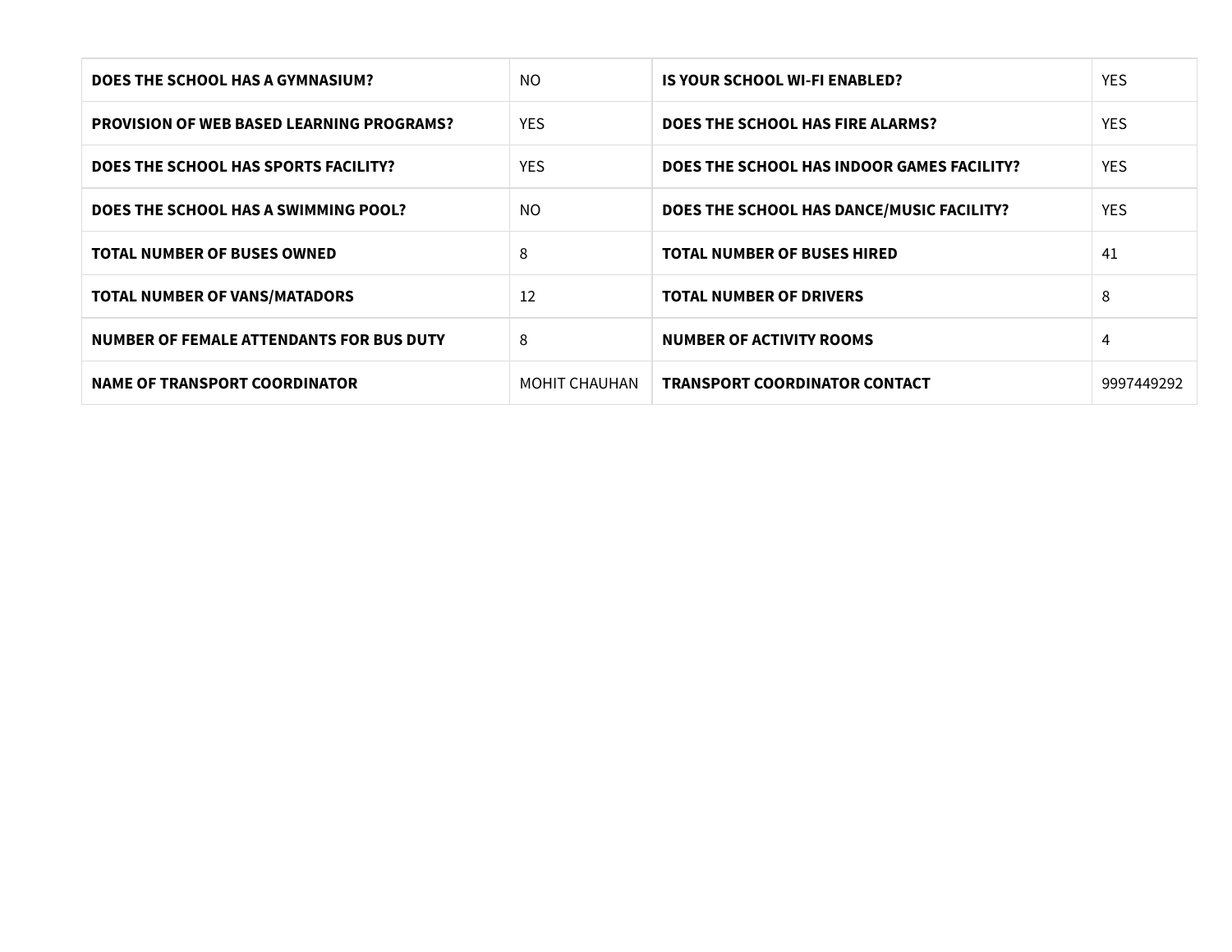# LOCATION DETAILS

08919--PRIYANKA MODERN SCH NAURANGABAD BIJNOR UP Dated : 25/11/2016

| <b>NEAREST NATIONALISED BANK</b> | PUNJAB NATIONAL BANK, MANDI BRANCH DHAMPUR | DISTANCE OF BANK FROM SCHOOL IN KM            |                |
|----------------------------------|--------------------------------------------|-----------------------------------------------|----------------|
| <b>NEAREST BUS STATION</b>       | <b>DHAMPUR</b>                             | DISTANCE OF BUS TERMINAL FROM SCHOOL IN KM    | $\overline{2}$ |
| <b>NEAREST RAILWAY STATION</b>   | <b>DHAMPUR</b>                             | DISTANCE OF RAILWAY STATION FROM SCHOOL IN KM | 2              |
| <b>NEAREST AIRPORT</b>           | DEI HI                                     | DISTANCE OF AIRPORT FROM SCHOOL IN KM         | 200            |
| <b>NEAREST HOSPITAL</b>          | LIFE CARE HOSPITAL, DHAMPUR                | DISTANCE OF HOSPITAL FROM SCHOOL IN KM        |                |
| <b>NEAREST POLICE STATION</b>    | <b>DHAMPUR</b>                             | DISTANCE OF POLICE STATION FROM SCHOOL IN KM  | 1.5            |
| <b>NEAREST METRO STATION</b>     |                                            | DISTANCE OF METRO FROM SCHOOL IN KM           |                |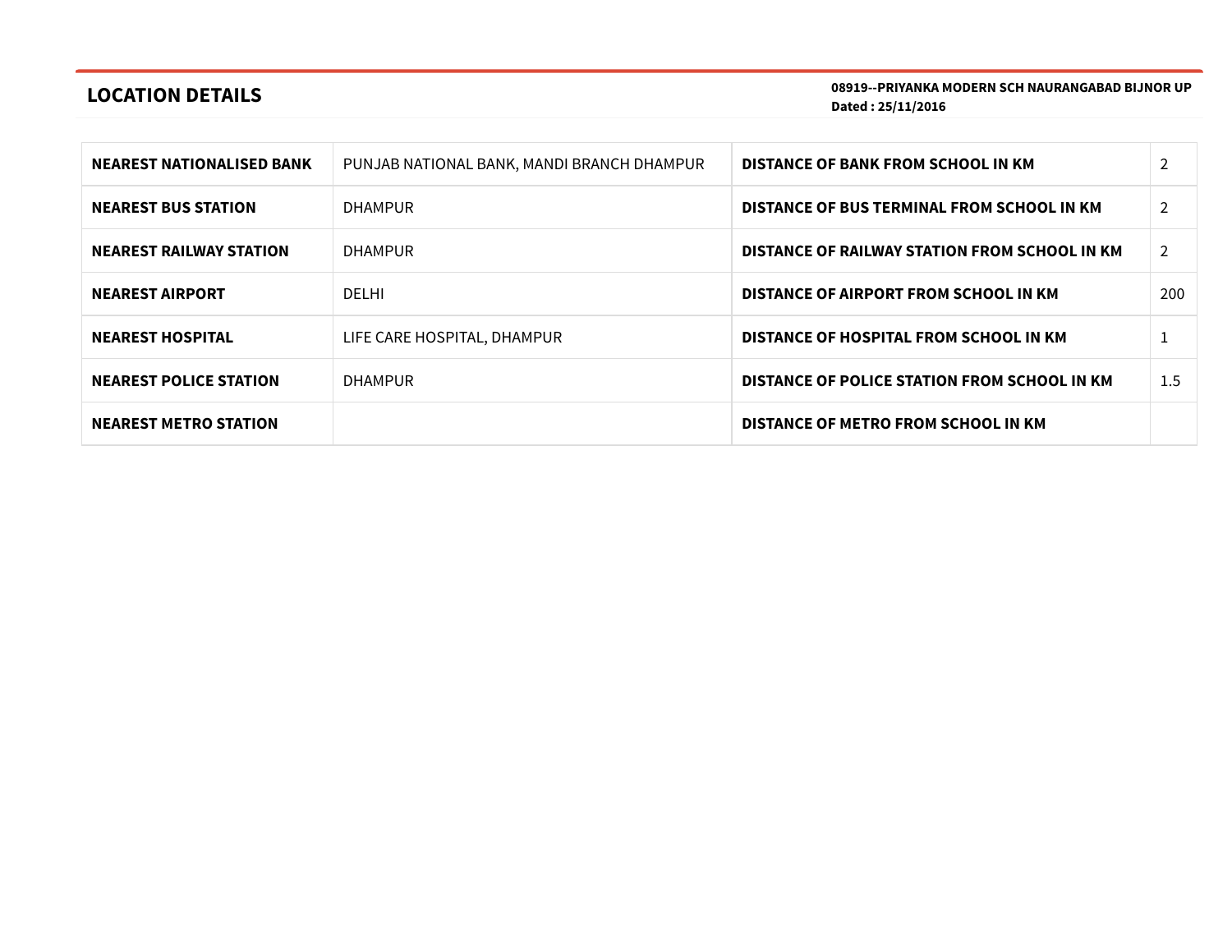## OTHER VITAL INFORMATION

08919--PRIYANKA MODERN SCH NAURANGABAD BIJNOR UP Dated : 30/11/2016

| 10th BOARD PASS PERCENTAGE (2014/2015/2016)                                                     | 100/100/100           | <b>12th BOARD PASS PERCENTAGE</b><br>(2014/2015/2016)                                   | 84.53/79.02/67.56                      |
|-------------------------------------------------------------------------------------------------|-----------------------|-----------------------------------------------------------------------------------------|----------------------------------------|
| <b>NAME OF WELLNESS/ACTIVITY TEACHER</b>                                                        | <b>YES</b>            | <b>NAME OF GRIEVANCE/COMPLAINT</b><br><b>REDRESSAL OFFICER</b>                          | <b>D S NEGI</b>                        |
| <b>CONTACT NUMBER OF GRIEVANCE/COMPLAINT</b><br><b>REDRESSAL OFFICER</b>                        | 9411308640            | <b>EMAIL ID OF GRIEVANCE/COMPLAINT</b><br><b>REDRESSAL OFFICER</b>                      | dsn5966@rediffmail.com                 |
| NAME OF HEAD OF SEXUAL HARASSMENT COMMITTEE                                                     | <b>RITA RANA</b>      | <b>CONTACT NUMBER OF HEAD OF SEXUAL</b><br><b>HARASSMENT COMMITTEE</b>                  | 9411267828                             |
| <b>EMAIL ID OF HEAD OF SEXUAL HARASSMENT COMMITTEE</b>                                          | ritaranadpr@gmail.com | <b>NAME OF CONTACT PERSON IN CASE OF</b><br><b>EMERGENCY</b>                            | <b>RAJEEV KUMAR</b><br>CHAUHAN         |
| <b>CONTACT NUMBER OF CONTACT PERSON IN CASE OF</b><br><b>EMERGENCY</b>                          | 9411043193            | <b>EMAIL ID OF CONTACT PERSON IN CASE</b><br><b>OF EMERGENCY</b>                        | rajeev231074@gmail.com                 |
| TOTAL NUMBER OF DOCTORS IN SCHOOL CLINIC                                                        | $\mathbf{1}$          | <b>TOTAL NUMBER OF NURSES IN SCHOOL</b><br><b>CLINIC</b>                                | $\overline{2}$                         |
| <b>TOTAL NUMBER OF BEDS IN SCHOOL CLINIC</b>                                                    | 10                    | LEVEL OF INVOLVEMENT OF SCHOOL IN<br><b>CBSE ACTIVITIES</b>                             | <b>ACTIVE</b>                          |
| DO THE TEACHERS GET PROPER GRADE LIKE PGT/TGT AS<br>PER THE CLASSES THEY ARE ENTITLED TO TEACH? | <b>YES</b>            | DO THE TEACHERS AND STAFF GET<br>THEIR SALARY WITHIN FIRST WEEK OF<br><b>THE MONTH?</b> | <b>YES</b>                             |
| DOES THE SCHOOL HAS EPF FACILITY FOR STAFF                                                      | <b>YES</b>            | <b>EPF REGISTRATION NUMBER</b>                                                          | MRMRT0019649000                        |
| <b>MODE OF SALARY PAYMENT</b>                                                                   | bankpayment           | <b>NAME OF BANK WITH SALARY ACCOUNT</b>                                                 | PUNJAB NATIONAL BANK<br><b>DHAMPUR</b> |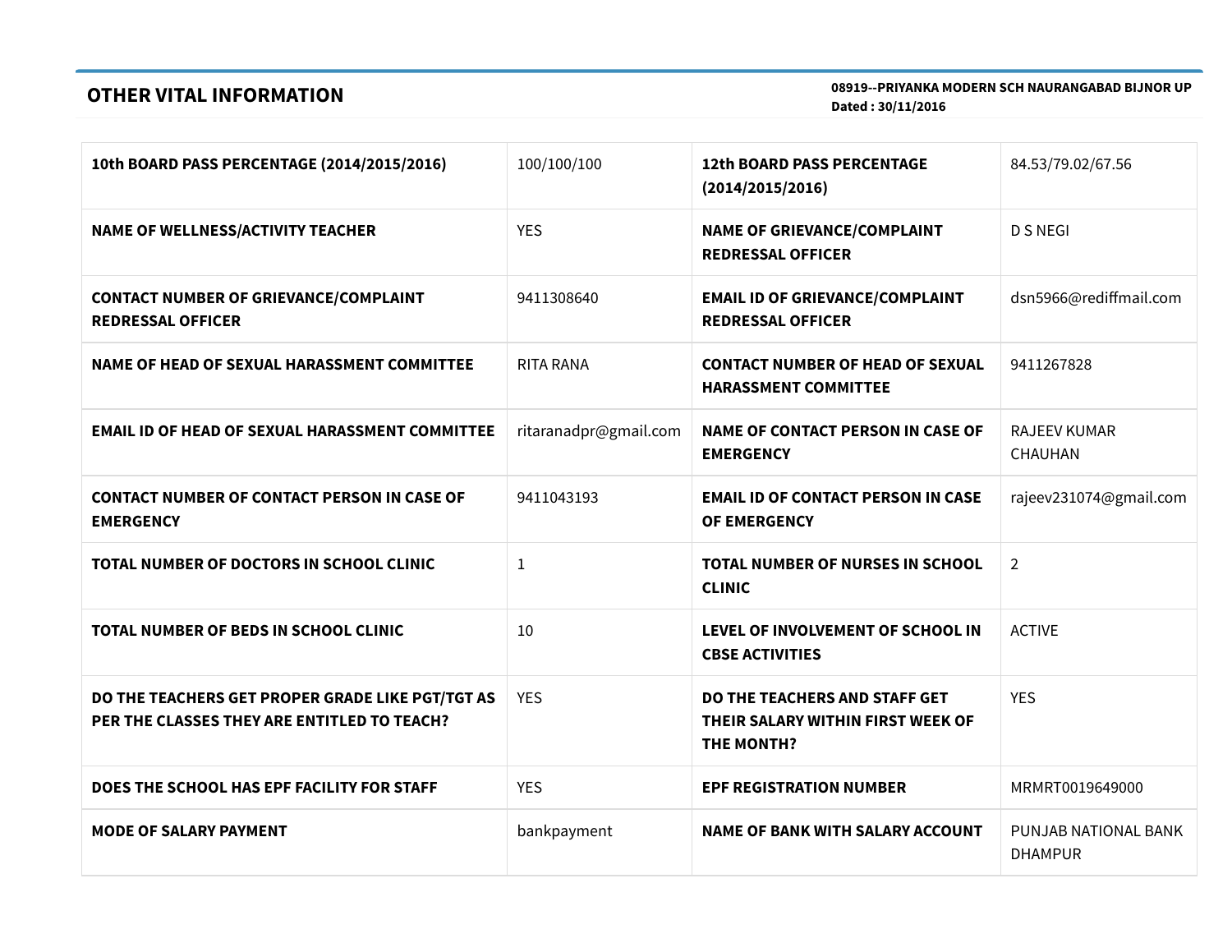| ARE THE SCHOOL ACCOUNTS AUDITED REGULARLY?                                                                                                                              | <b>YES</b>            | <b>PARENT TEACHERS ASSOCIATION AS</b><br><b>PER NORMS</b> | <b>YES</b>         |  |
|-------------------------------------------------------------------------------------------------------------------------------------------------------------------------|-----------------------|-----------------------------------------------------------|--------------------|--|
| <b>ACADEMIC SESSION</b>                                                                                                                                                 | <b>APRIL TO MARCH</b> | <b>VACATION PERIOD</b>                                    | <b>MAY TO JUNE</b> |  |
| <b>BEST PRACTICES OF SCHOOL</b>                                                                                                                                         |                       |                                                           |                    |  |
| ALL ROUND DEVELOPMENT OF CHILD THROUGH QUALITY EDUCATION, PROMOTING SPOKEN ENGLISH, SPORTS AND OTHER CREATIVE ACTIVITIES CLEANLINESS,<br>GREENERY AROUND SCHOOL CAMPUS. |                       |                                                           |                    |  |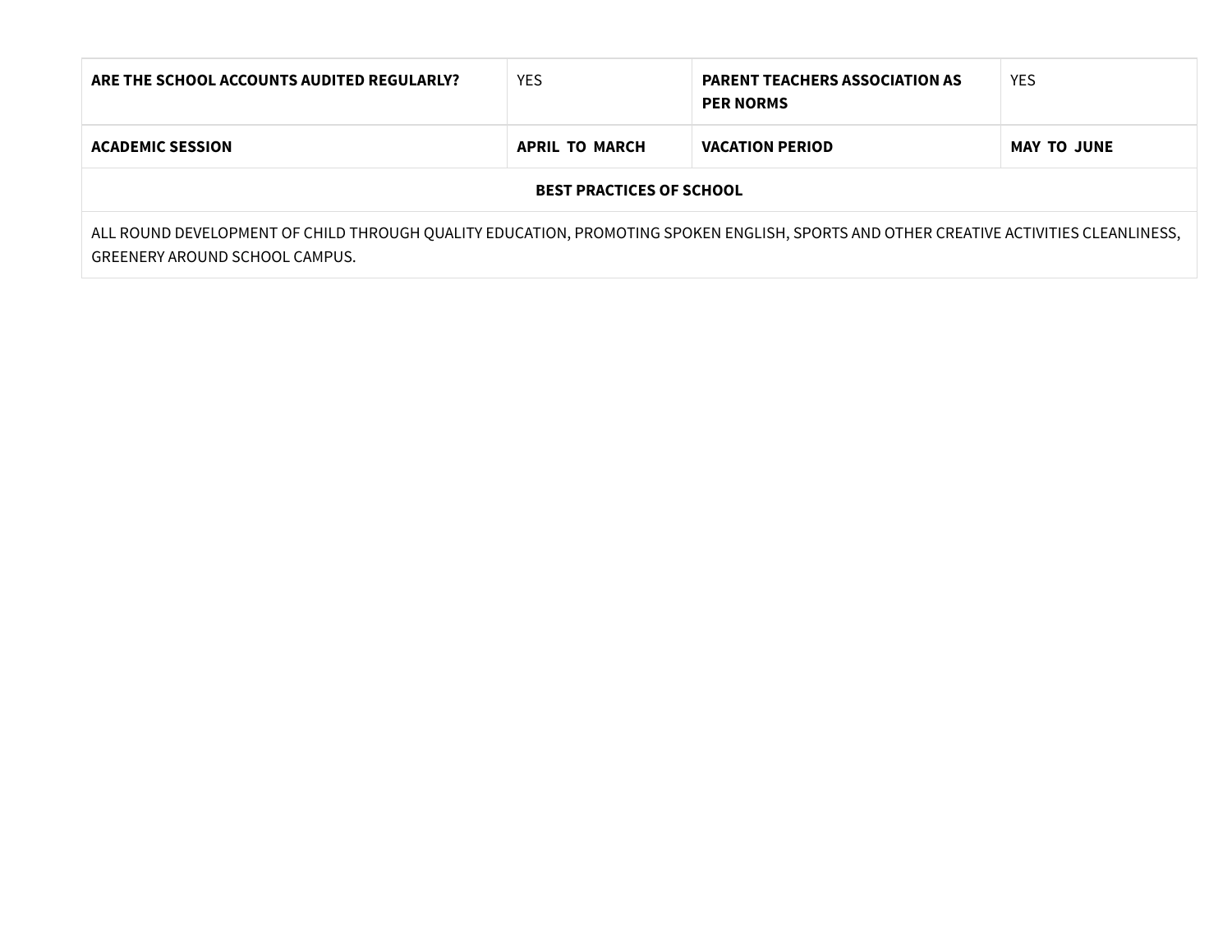# FEE STRUCTURE OF SCHOOL

#### 08919--PRIYANKA MODERN SCH NAURANGABAD BIJNOR UP Dated : 30/11/2016

| <b>CLASS</b>                      | <b>ADMISSION</b><br><b>FEE</b><br>(in Rupees) | <b>TUITION</b><br>FEE.<br>(in Rupees) | <b>YEARLY DEVELOPMENT</b><br><b>CHARGES</b><br>(in Rupees) | <b>ANNUAL/MONTHLY OTHER CHARGES FOR OTHER</b><br><b>FACILITIES</b><br>(in Rupees) |
|-----------------------------------|-----------------------------------------------|---------------------------------------|------------------------------------------------------------|-----------------------------------------------------------------------------------|
| <b>PRIMARY</b>                    | 2000                                          | 690                                   | 700                                                        | 290                                                                               |
| <b>MIDDLE</b>                     | 2000                                          | 800                                   | 700                                                        | 360                                                                               |
| <b>SECONDARY</b>                  | 2000                                          | 1000                                  | 700                                                        | 440                                                                               |
| <b>SENIOR</b><br><b>SECONDARY</b> | 2000                                          | 1350                                  | 1075                                                       | 950                                                                               |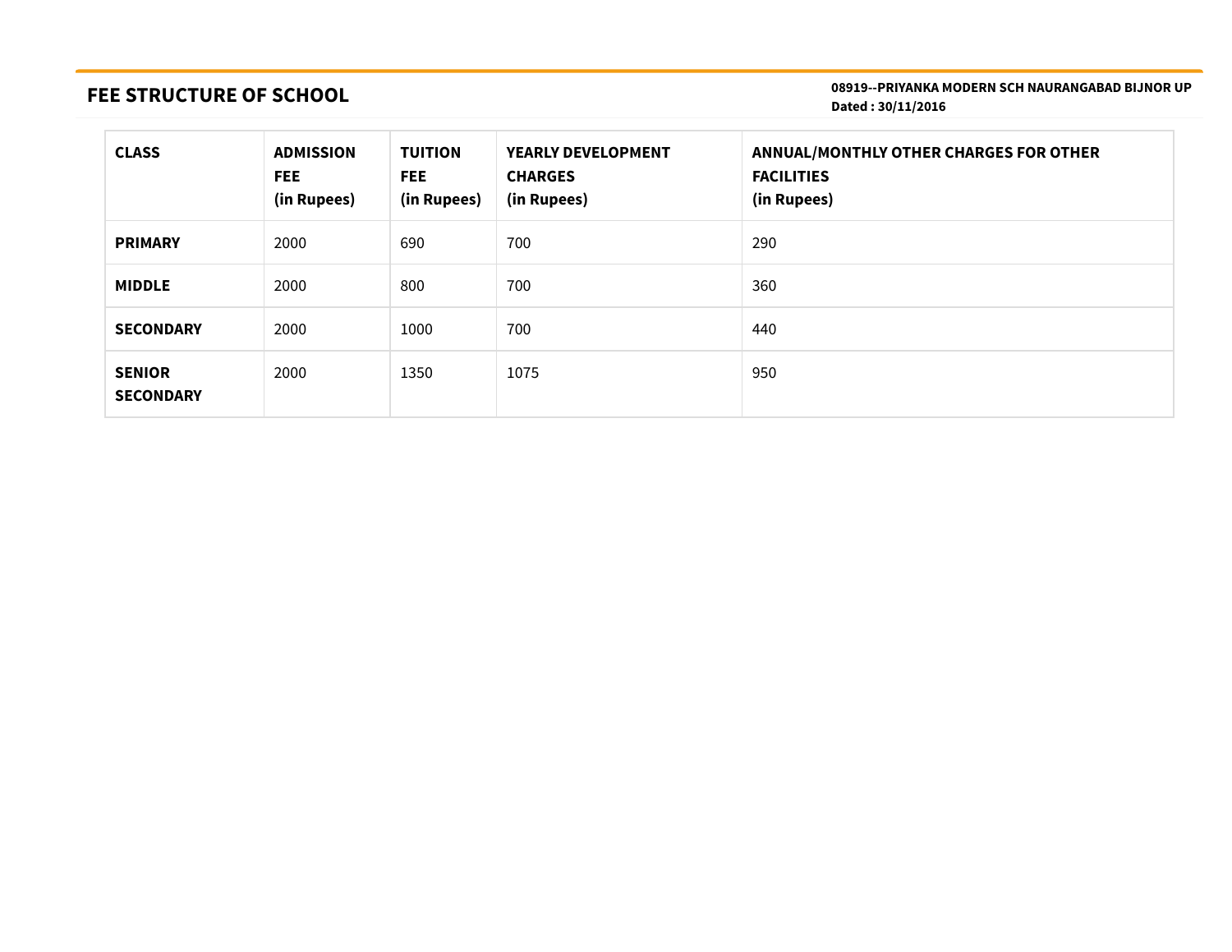# PHOTO OF SCHOOL

### SCHOOL PHOTOS

#### GEO-TAGGED PHOTO



### PLAYGROUND PHOTO

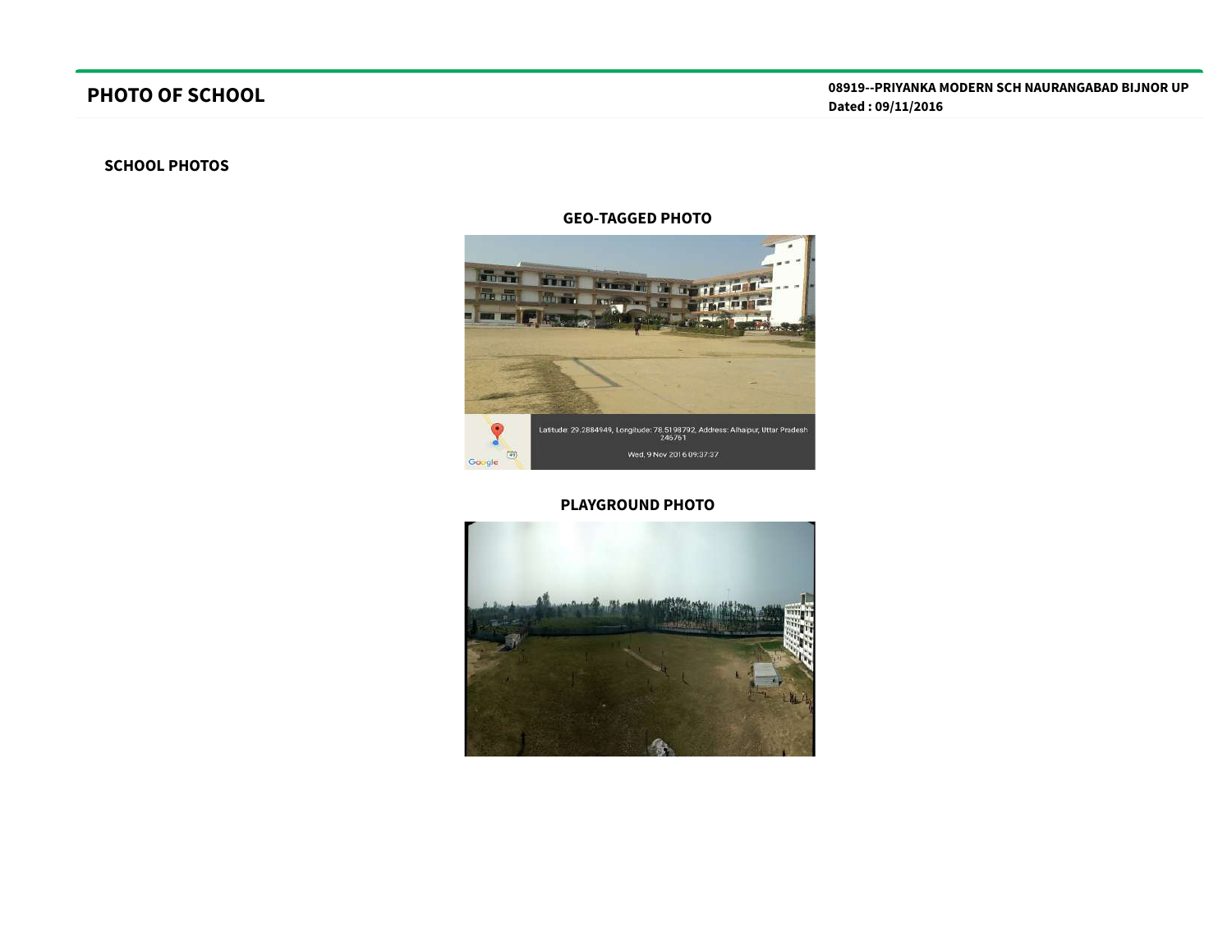



SCIENCE LAB PHOTO



PHYSICS LAB PHOTO